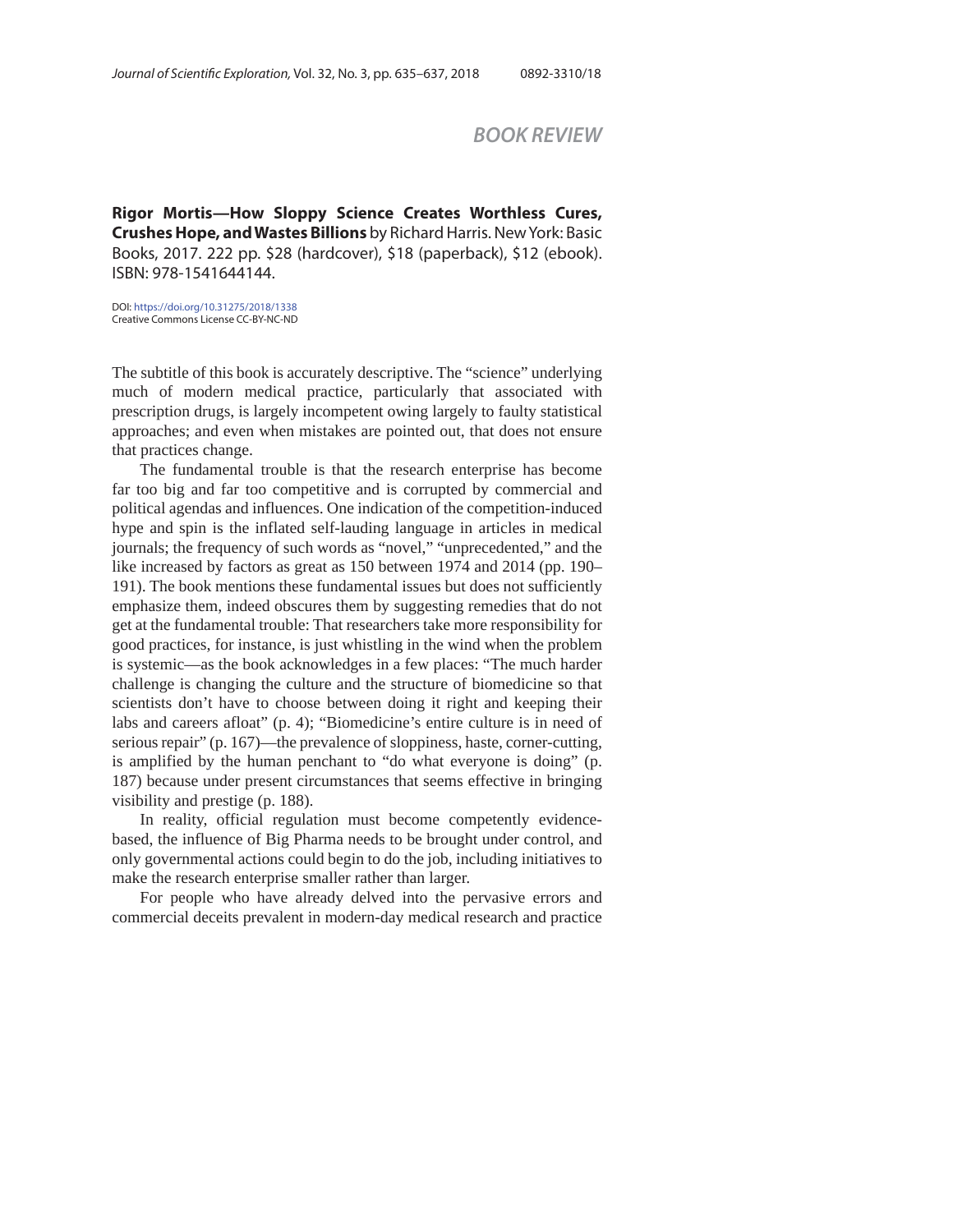

(Bauer no date), there is little new here. But the illustrations are well-chosen and powerful, and a few tidbits deserve mention:

 $\triangleright$  Surprising as it may seem, preclinical animal studies have often been less competently done than clinical trials with human beings, and moreover "animal models" of a human disease may not be valid models or analogues (p. 55 ff.). That matters enormously because it is the preclinical studies that determine what lines are followed and which are not. One common failing of animal studies had been that researchers used only male mice and not females, for reasons of convenience

(p. 41); it was only in 2014 that the National Institutes of Health announced a policy to ensure that sex was recognized to be an important variable (Clayton & Collins 2014).

 $\triangleright$  Mice are used very widely as convenient animals, but the results can be entirely misleading (Chapter 4, p. 71 ff.). What happens with mice does not always jibe even with what happens in rats! The drive for reproducible results entails that researchers use carefully selected strains of animals; but the results may then be misleading because the tested subjects are too homogeneous to illustrate what happens in the real world.

 $\triangleright$  A cash incentive showed more apparent improvement than any tested drug with patients suffering from muscular dystrophy (pp. 43–44), more than suggesting that there is something wrong with how improvement is measured.

 $\triangleright$  Routine lab procedures may have unrecognized effects: cleaning glassware with acid rather than detergent can make a difference (p. 45). The mechanical means used to stir solutions can make a difference (p. 47).

Exercise 2 The Superior State of all cell experiments use misidentified cell lines"! (p. 96) even after the mistake has been pointed out!! (p. 99). More than 1,000 published articles claiming to be about breast cancer were actually done with skin-cancer cells (p. 102). Needed precautions against using bogus cell lines are far from universally employed (p. 111).